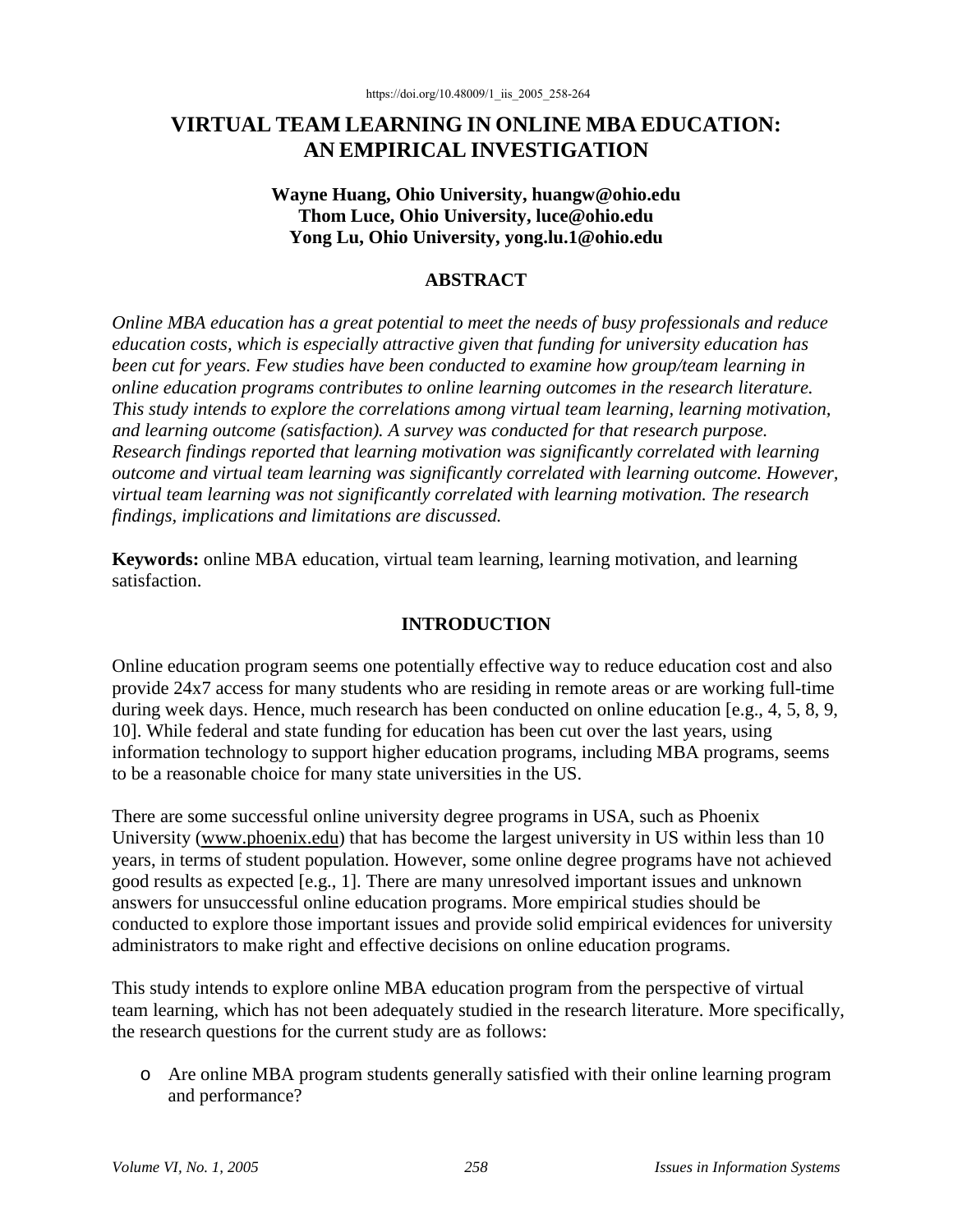- o Is effective virtual team learning used in an online MBA program associated with students' perceived learning outcome?
- o Is effective virtual team learning used in an online MBA program associated with students' perceived learning motivation?
- o Is learning motivation associated with students' perceived learning outcome in an online MBA program?

The next section will summarize the related literature on collaborative learning models and virtual team learning. The research hypotheses follow. Section 4 describes the research methodology and provides the details of research instruments and samples. The collected data are analyzed in Section 5, and Section 6 presents the discussion and implication, followed by research limitations and future studies in Section 7.

# **LITERATURE REVIEW**

# **Literature Review on Relevant Learning Theories**

There are many theoretical learning models in the research literature. In general, all kinds of learning models can be categorized to two broad classifications: traditional objectivist model of learning and cognitive constructivist model of learning.

There are also some variations in the constructivist's leaning model, which includes collaborative learning model (CLM). CLM theory posits that individual learning will happen and will be further enhanced by individuals sharing learning knowledge and interacting with others. Through those sharing and interactions, individuals can be more motivated to construct new meanings of concepts and learning materials for themselves [11]. In this way, effective learning occurs and individuals can learn faster and better.

### **Literature Review on Prior Relevant Studies**

Information technology (IT), such as groupware, can be used to support online collaborative learning in virtual teams where team members can be located in different geographical places in different time zones.

It is relatively new for universities to offer online degree programs, and thus there are a limited number of empirical studies being published on using IT to support online IS degree programs.

Flynn [6] reported that team learning without the support of IT outperformed traditional individual learning by increasing learning outcomes, enhancing learning motivation and promoting positive changes in social attitudes towards learning.

Alavi conducted an experiment to compare learning processes and outcomes of MBA students enrolled in one IS course between a traditional classroom setting and a groupware-supported synchronous setting [1]. She reported that groupware-supported synchronous virtual teams were found to achieve a higher level of perceived learning, learning skill development and learning interest than student teams without the support of groupware.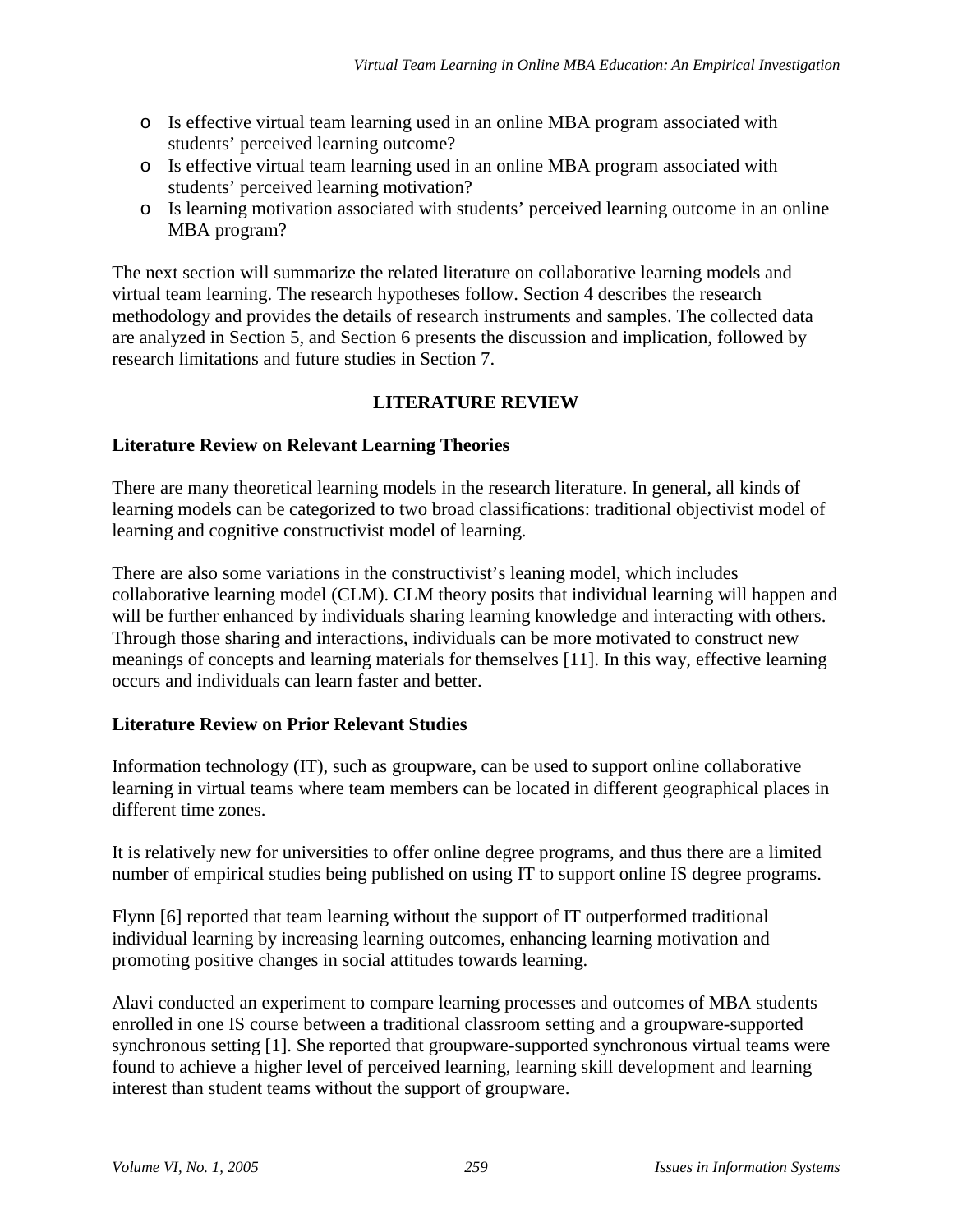There have been no prior empirical studies, to our knowledge, to examine impacts of asynchronous virtual teams supported by groupware on learning outcomes of a whole online MBA degree program. This current study intends to bridge the gap.

### **RESEARCH HYPOTHESES**

Based on the above literature review on collaborative learning theory and prior relevant studies of interactions of virtual teams, online learners can be more motivated to construct new meanings of concepts and learning materials for themselves [11] and thus increase their learning outcome. Further, learning motivations and outcomes could be enhanced by collaborative learning for virtual teams supported by groupware [1, 6]. Therefore, a research model is derived, as shown in Figure 1.



**Figure 1.** Research Model

Further, based on the research model, we have the following research hypotheses.

- H1: Virtual team learning effectiveness will be correlated to perceived learning outcome.
- H2: Virtual team learning will be correlated to learning motivation.
- H3: Learning motivation will be correlated to learning outcome

# **RESEARCH METHODOLOGY**

### **Research Design**

Unlike previous empirical studies on collaborative learning, this research examines impacts of collaborative learning of virtual teams on a whole online MBA program, rather than on a separate IS course. Therefore, an experiment research methodology was not suitable; instead, a survey research methodology was used.

All MBA students enrolled in and gradated from the online MBA Without Boundaries (MBAWB) program of Ohio University were survey subjects. Created more than 7 years ago, Ohio University's MBAWB program successfully used Problem-Based Learning Model (PBLM) and groupware (LotusNotes Domino Technology) to support virtual team learning for students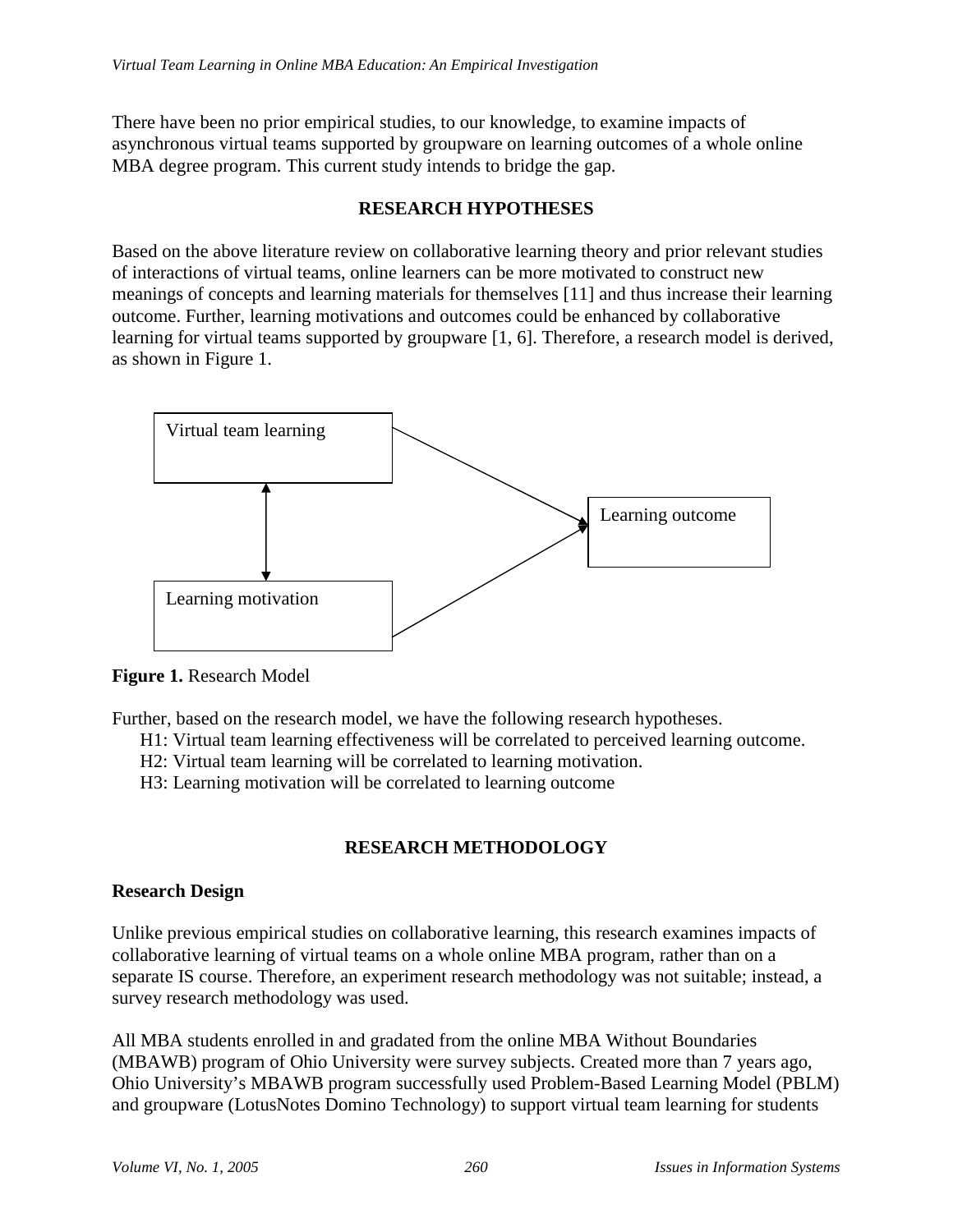within the US and also outside the US in locations such as in Brazil. The MBAWB program at the College of Business, Ohio University, has been ranked as one of the best accredited graduate business programs by US News and World Reports [12].

The total number of MBAWB program students is now 185. The only available contact information of the MBAWB graduates is the email addresses list that was documented when those students graduated from the program.

A cover letter was written and issued by the MBAWB director. The cover letter and questionnaire was emailed to all reachable OU MBAWB graduates, who were given about one month to fill out the questionnaire and email back the completed questionnaire.

After graduation, some graduates changed their jobs; thus, their previous email addresses were not valid anymore. Sixty-five email addresses were not valid and therefore were returned. The total number of reachable email addresses was 120.

Among 120 valid email addresses, 35 MBAWA graduates completed the attached questionnaire and sent it back, which resulted in a response rate of 29%.

Further, 6 of the 35 filled questionnaires were not usable because of missing data. Therefore, the data analysis was conducted with the 29 valid compete questionnaires.

# **Research Instruments**

All research instruments used in the survey questionnaire were directly adopted from existing research literature.

Three research constructs were measured: learning motivations [7], perceived learning outcome (satisfaction) [3], and virtual team learning [1].

A 5-point Likert scale was used for the three constructs. In scoring the items, "strongly agree" received 5 points; "agree," 4 points; "neutral," 3 points; "disagree," 2 points; and "strongly disagree," 1 point.

### **RESEARCH FINDINGS**

Descriptive statistics are shown in Table 1. The participants showed strong learning motivation about the online MBA program. For the three questions related to the learning motivation construct, the percentages of "strongly agree" and "agree" are 93.1%, 93.1% and 65.5%. The participants seemed quite satisfied with the online MBA program. For the three questions related to the learning satisfaction construct, the percentages of "strongly agree" and "agree" were 85.7%, 89.7% and 86.2%. They also showed consistent positive attitude toward virtual team learning. For the three questions related to virtual team learning, the percentages of "strongly agree" and "agree" were 96.6%, 100% and 79.3%.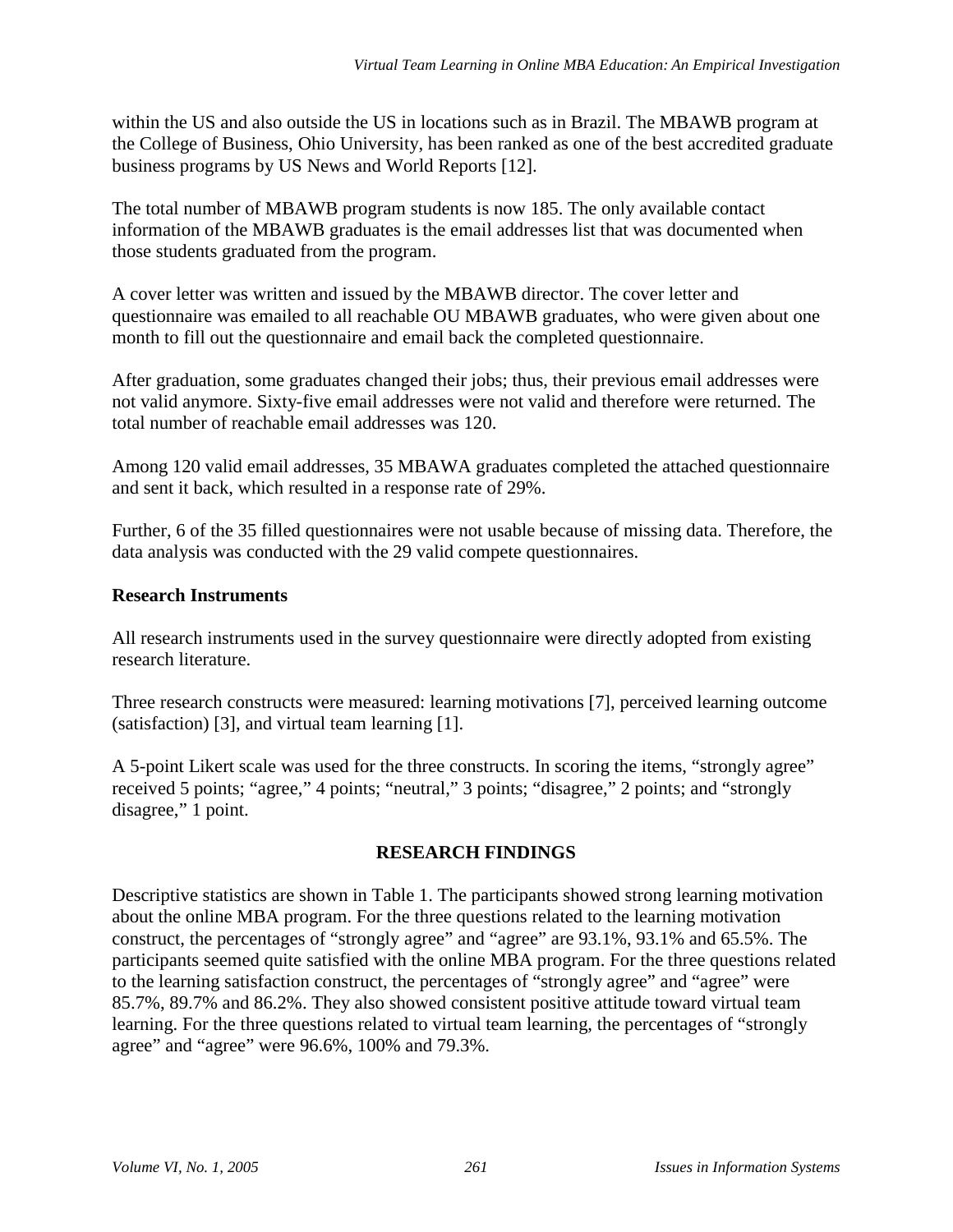| Table 1. The Descriptive Statistics of the Three Constructs                                                            |                         |                         |                           |                       |                                  |  |  |
|------------------------------------------------------------------------------------------------------------------------|-------------------------|-------------------------|---------------------------|-----------------------|----------------------------------|--|--|
|                                                                                                                        | <b>SA</b>               | $\mathbf{A}$            | N                         | D                     | <b>SD</b>                        |  |  |
| 1. Learning motivation                                                                                                 |                         |                         |                           |                       |                                  |  |  |
| LM1. I did my best as much as I could in the<br>online education program                                               | 44.8%                   | 48.3%                   | 6.9%                      | $\overline{0}$        | $\Omega$                         |  |  |
| LM2. I had a great interest in the online<br>education program.                                                        | 48.3%                   | 44.8%                   | 3.4%                      | 3.4%                  | $\Omega$                         |  |  |
| LM3. Throughout this online program, I wanted<br>to achieve better than others                                         | 20.7%                   | 44.8%                   | 31.0%                     | 3.4%                  | 0                                |  |  |
| 2. Learning outcome (satisfaction)                                                                                     |                         |                         |                           |                       |                                  |  |  |
| LS1. I recommend this program to my<br>colleagues.                                                                     | 46.4%                   | 39.3%                   | 3.6%                      | 3.6%                  | 7.1%                             |  |  |
| LS2. This program is valuable to invest time and<br>effort                                                             | 27.6%                   | 62.1%                   | 3.4%                      | 3.4%                  | 3.4%                             |  |  |
| LS3. I am satisfied with this online program.<br>3. Virtual team learning                                              | 41.4%                   | 44.8%                   | 6.9%                      | 3.4%                  | 3.4%                             |  |  |
| VTL1. Team work contributed to course quality.<br>VTL2. Team work contributed to learning.<br>VTL3. Team work was fun. | 55.2%<br>58.6%<br>27.6% | 41.4%<br>41.4%<br>51.7% | 3.4%<br>$\theta$<br>13.8% | $\theta$<br>0<br>6.9% | $\Omega$<br>$\theta$<br>$\Omega$ |  |  |
|                                                                                                                        |                         |                         |                           |                       |                                  |  |  |

As shown in Table 2, the means and standard deviations for the three constructs are 5.41 and 1.38 for learning motivation, 5.61 and 2.87 for learning satisfaction, 4.90 and 1.68 for virtual team learning.

**Table 2.** Means and Standard Deviations of the Three Constructs.

|                       | Mean | Std. Deviation |    |
|-----------------------|------|----------------|----|
| learning motivation   | 5.41 | 1.376          | 29 |
| learning satisfaction | 5.61 | 2.872          | 28 |
| virtual team learning | 4.90 | 1.676          |    |

**Descriptive Statistics**

Internal consistency estimates of reliability (coefficient alpha) were conducted for the three constructs. In Table 3, the coefficient alpha values for learning satisfaction and virtual team learning are .94 and .81, respectively. These values are larger than .70, indicating satisfactory construct reliability. The coefficient alpha value for learning motivation is .26, indicating less satisfactory construct reliability. Future research should further address the learning motivation construct.

**Table 3.** Coefficient Alpha for Three Constructs

| <b>Constructs</b>     | <b>Coefficient alpha</b> |  |  |
|-----------------------|--------------------------|--|--|
| Learning motivation   | .26                      |  |  |
| Learning satisfaction | .94                      |  |  |
| Virtual team learning | .81                      |  |  |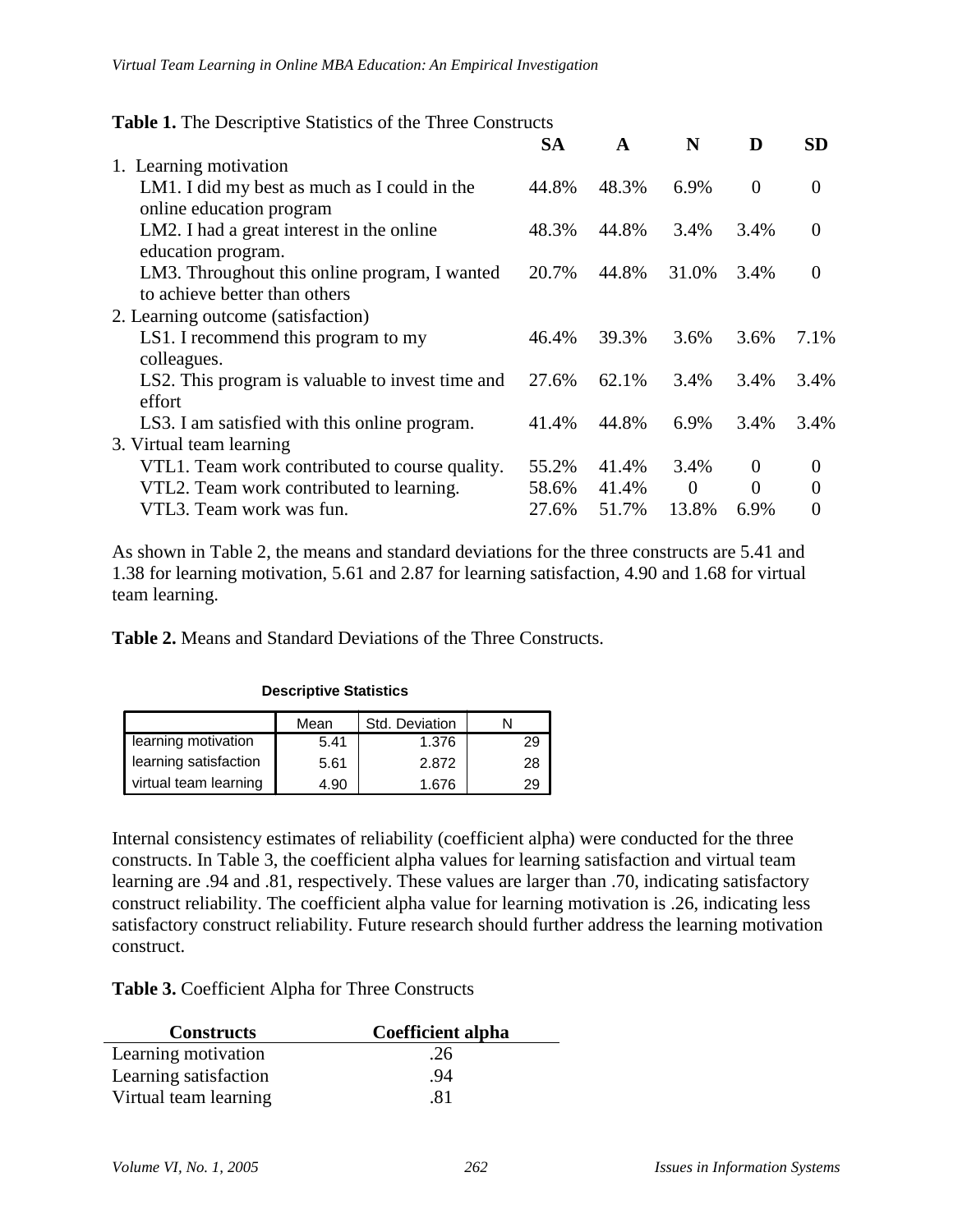Table 3 presents the results of Bivariate Correlation test. The Bivariate Correlation test computers Pearson correlation and measures how variables are related. As shown in Table 4, the correlation between virtual team learning and learning satisfaction is significant,  $r = .43$ ,  $p < .05$ . Therefore, virtual team learning is correlated to learning satisfaction. The correlation between learning motivation and learning satisfaction is significant,  $r = .50$ ,  $p < .01$ . Learning motivation is correlated to learning satisfaction. However, the correlation between virtual team learning and learning motivation is not significant,  $r = .236$ ,  $p > .05$ .

#### **Table 4.** Pearson Correlation

|                       |                            | learning   | learning     | virtual team |
|-----------------------|----------------------------|------------|--------------|--------------|
|                       |                            | motivation | satisfaction | learning     |
| learning motivation   | <b>Pearson Correlation</b> |            | .495**       | .236         |
|                       | Sig. (2-tailed)            |            | .007         | .218         |
|                       | N                          | 29         | 28           | 29           |
| learning satisfaction | <b>Pearson Correlation</b> | .495**     | 1            | $.430*$      |
|                       | Sig. (2-tailed)            | .007       |              | .022         |
|                       | N                          | 28         | 28           | 28           |
| virtual team learning | <b>Pearson Correlation</b> | .236       | $.430*$      |              |
|                       | Sig. (2-tailed)            | .218       | .022         |              |
|                       | N                          | 29         | 28           | 29           |

\*\*. Correlation is significant at the 0.01 level (2-tailed).

\*. Correlation is significant at the 0.05 level (2-tailed).

# **DISCUSSION AND IMPLICATIONS**

In summary, the research findings report that

- 1. Virtual team learning is significantly correlated to learning satisfaction.
- 2. Learning motivation is significantly correlated to learning satisfaction.
- 3. However, there is no significant relationship found between virtual team learning and learning motivation.

One possible explanation for the unsupported hypothesis could be due to the fact that the previously validated learning motivation construct was initially designed for traditional learning rather than online learning. As a result, it may need a new instrument to measure online learning motivation rather than directly adopting the validated one from traditional learning.

Learning motivation is one important factor in influencing learning satisfaction, which is especially important to online learning where no instructors or peer classmates are physically present to a learner to motivate the learner in an online education program. Virtual team learning could be a useful means to motivate online learners in online learning. Further, virtual team learning was found to be an effective mechanism to increase online learners' satisfaction with online learning outcomes. Therefore, online learning programs should encourage the teaching pedagogy of virtual team learning in the future.